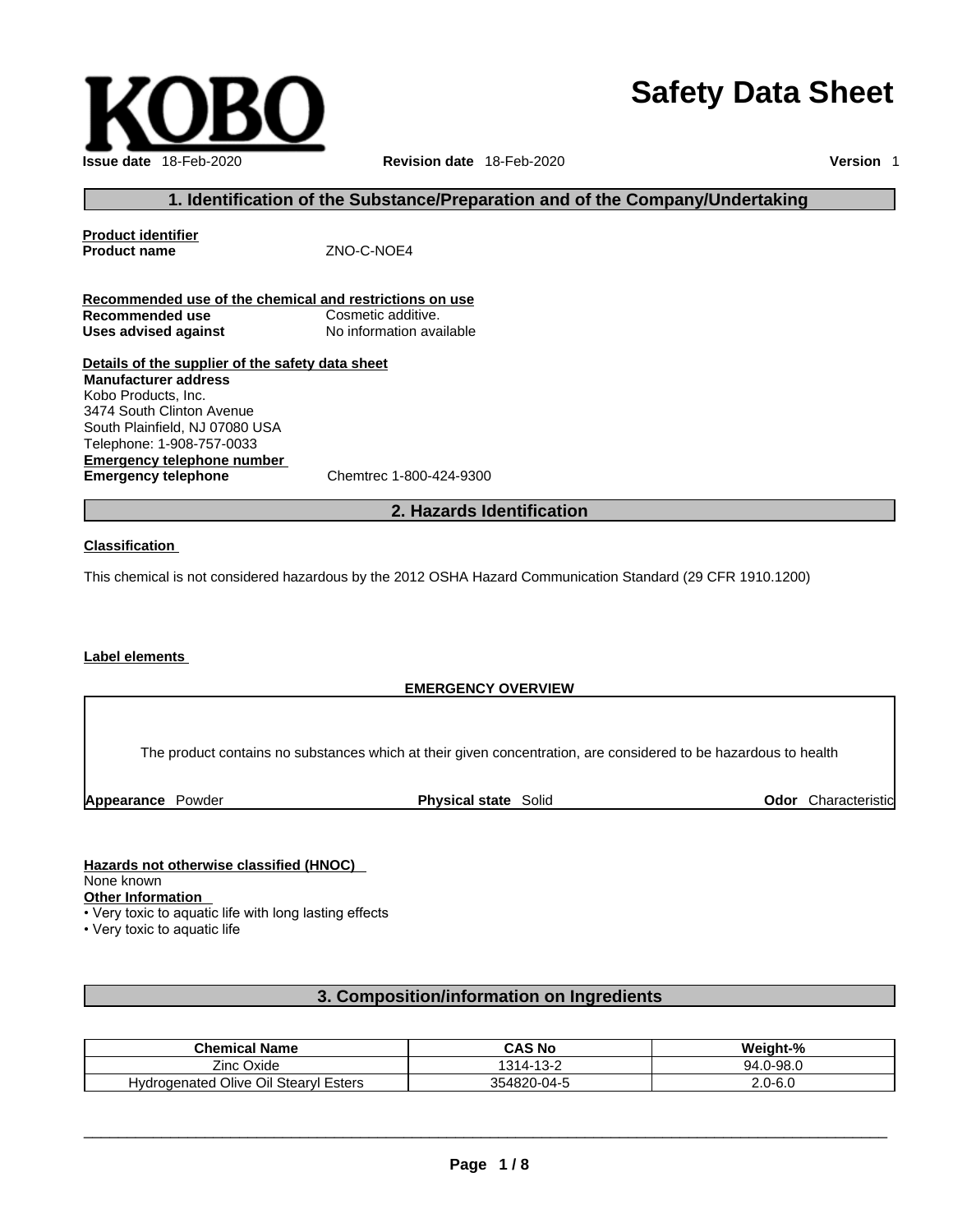#### **4. First aid measures**

#### **First aid measures**

| <b>General advice</b>              | If symptoms persist, call a physician.                                                                                             |
|------------------------------------|------------------------------------------------------------------------------------------------------------------------------------|
| Eye contact                        | Rinse immediately with plenty of water, also under the eyelids, for at least 15 minutes. If<br>symptoms persist, call a physician. |
| <b>Skin contact</b>                | Wash off immediately with soap and plenty of water while removing all contaminated<br>clothes and shoes.                           |
| <b>Inhalation</b>                  | Remove to fresh air. If breathing is irregular or stopped, administer artificial respiration.                                      |
| <b>Ingestion</b>                   | If swallowed, do not induce vomiting: seek medical advice immediately and show this<br>container or label.                         |
| Self-protection of the first aider | Use personal protective equipment as required.                                                                                     |
|                                    |                                                                                                                                    |

**Most important symptoms and effects, both acute and delayed**

**Symptoms** No known effects under normal use conditions.

#### **Indication of any immediate medical attention and special treatment needed**

**Note to physicians** Effects of exposure (inhalation, ingestion or skin contact) to substance may be delayed.

#### **5. Fire-fighting measures**

#### **Suitable extinguishing media**

Use extinguishing measures that are appropriate to local circumstances and the surrounding environment.

**Unsuitable extinguishing media** No information available.

#### **Specific hazards arising from the chemical**

None in particular.

**Explosion data Sensitivity to mechanical impact** None. **Sensitivity to static discharge** None.

#### **Protective equipment and precautions for firefighters**

Use personal protective equipment as required.

#### **6. Accidental release measures**

#### **Personal precautions, protective equipment and emergency procedures**

| <b>Personal precautions</b> | Use personal protective equipment as required. Avoid contact with eyes and skin. Wash<br>thoroughly after handling. |
|-----------------------------|---------------------------------------------------------------------------------------------------------------------|
| For emergency responders    | Use personal protective equipment as required.                                                                      |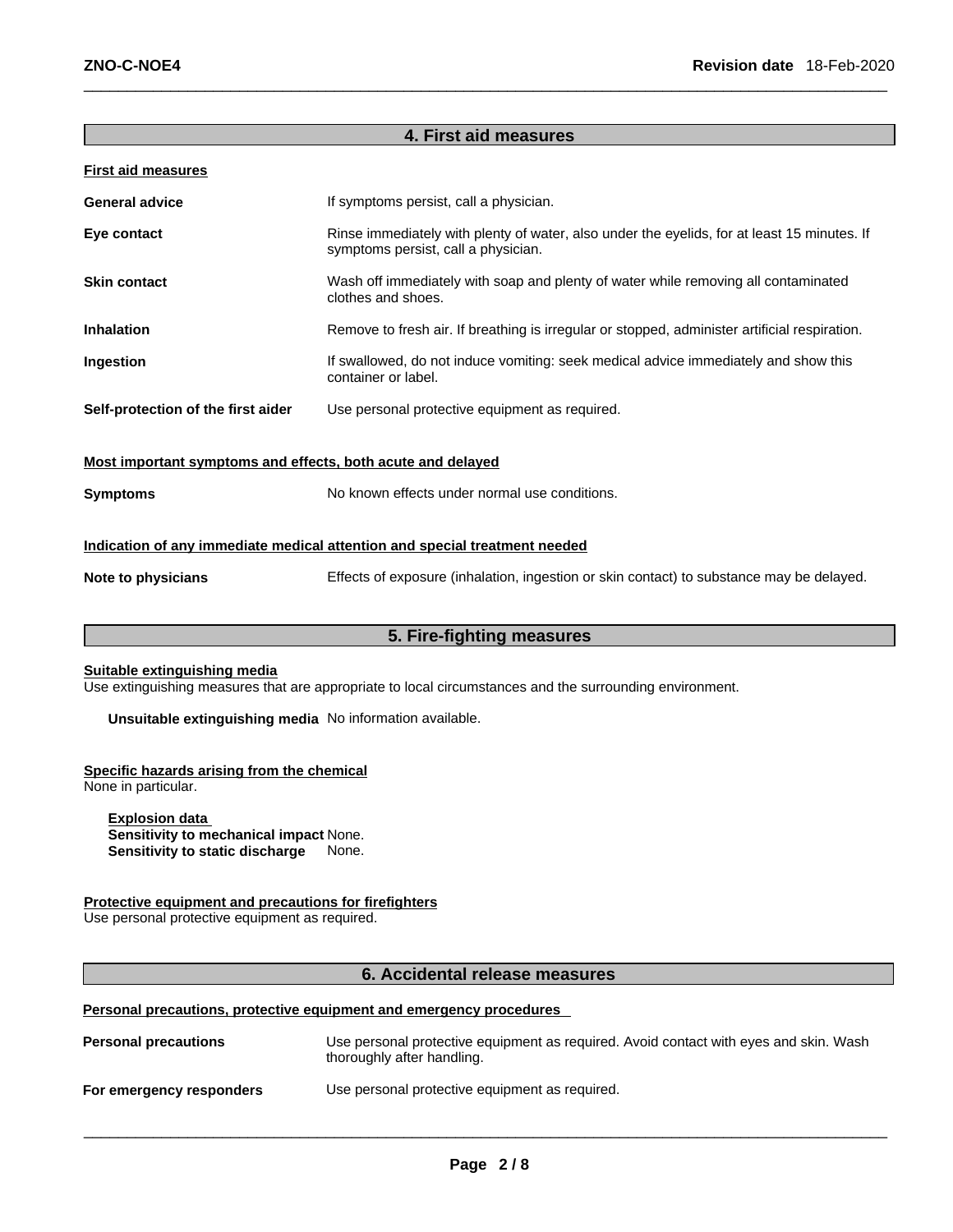| <b>Environmental precautions</b>                     | Collect spillage. Do not allow into any sewer, on the ground or into any body of water. |  |
|------------------------------------------------------|-----------------------------------------------------------------------------------------|--|
| Methods and material for containment and cleaning up |                                                                                         |  |
| <b>Methods for containment</b>                       | Prevent further leakage or spillage if safe to do so.                                   |  |
| Methods for cleaning up                              | Avoid creating dust. Sweep up and shovel into suitable containers for disposal.         |  |
| <b>Prevention of secondary hazards</b>               | Clean contaminated objects and areas thoroughly observing environmental regulations.    |  |

| 7. Handling and Storage                                      |                                                                                                                      |  |
|--------------------------------------------------------------|----------------------------------------------------------------------------------------------------------------------|--|
| <b>Precautions for safe handling</b>                         |                                                                                                                      |  |
| Advice on safe handling                                      | Use personal protective equipment as required. Use only in well-ventilated areas. Wash<br>thoroughly after handling. |  |
| Conditions for safe storage, including any incompatibilities |                                                                                                                      |  |
| <b>Storage conditions</b>                                    | Keep container tightly closed in a dry and well-ventilated place. Store at ambient conditions.                       |  |
| Incompatible materials                                       | Strong oxidizing agents. Strong acids.                                                                               |  |

## **8. Exposure Controls/Personal Protection**

#### **Control parameters**

| <b>Exposure guidelines</b> | Not applicable.                    |                                          |                                       |
|----------------------------|------------------------------------|------------------------------------------|---------------------------------------|
| <b>Chemical Name</b>       | <b>ACGIH TLV</b>                   | <b>OSHA PEL</b>                          | <b>NIOSH IDLH</b>                     |
| Zinc Oxide                 | STEL: 10 $mg/m3$ respirable        | TWA: $5 \text{ mg/m}^3$ fume             | IDLH: $500 \text{ mg/m}^3$            |
|                            | particulate matter                 | TWA: 15 $mq/m3$ total dust               | Ceiling: $15 \text{ mg/m}^3$ dust     |
|                            | TWA: $2 \text{ mg/m}^3$ respirable | TWA: $5 \text{ mg/m}^3$ respirable       | TWA: $5 \text{ mg/m}^3$ dust and fume |
|                            | particulate matter                 | fraction                                 | STEL: $10 \text{ mg/m}^3$ fume        |
|                            |                                    | (vacated) TWA: $5 \text{ mg/m}^3$ fume   |                                       |
|                            |                                    | (vacated) TWA: $10 \text{ mg/m}^3$ total |                                       |
|                            |                                    | dust                                     |                                       |
|                            |                                    | (vacated) TWA: $5 \text{ mg/m}^3$        |                                       |
|                            |                                    | respirable fraction                      |                                       |
|                            |                                    | (vacated) STEL: 10 $mq/m3$ fume          |                                       |

#### **Appropriate engineering controls**

**Engineering controls** Ensure adequate ventilation, especially in confined areas.

#### **Individual protection measures, such as personal protective equipment**

| <b>Eye/face protection</b>     | Wear safety glasses with side shields (or goggles).                                                               |
|--------------------------------|-------------------------------------------------------------------------------------------------------------------|
| Skin and body protection       | Wear protective gloves and protective clothing.                                                                   |
| <b>Respiratory protection</b>  | In case of insufficient ventilation, wear suitable respiratory equipment.                                         |
| General hygiene considerations | Handle in accordance with good industrial hygiene and safety practice. Wash contaminated<br>clothing before reuse |

. \_\_\_\_\_\_\_\_\_\_\_\_\_\_\_\_\_\_\_\_\_\_\_\_\_\_\_\_\_\_\_\_\_\_\_\_\_\_\_\_\_\_\_\_\_\_\_\_\_\_\_\_\_\_\_\_\_\_\_\_\_\_\_\_\_\_\_\_\_\_\_\_\_\_\_\_\_\_\_\_\_\_\_\_\_\_\_\_\_\_\_\_\_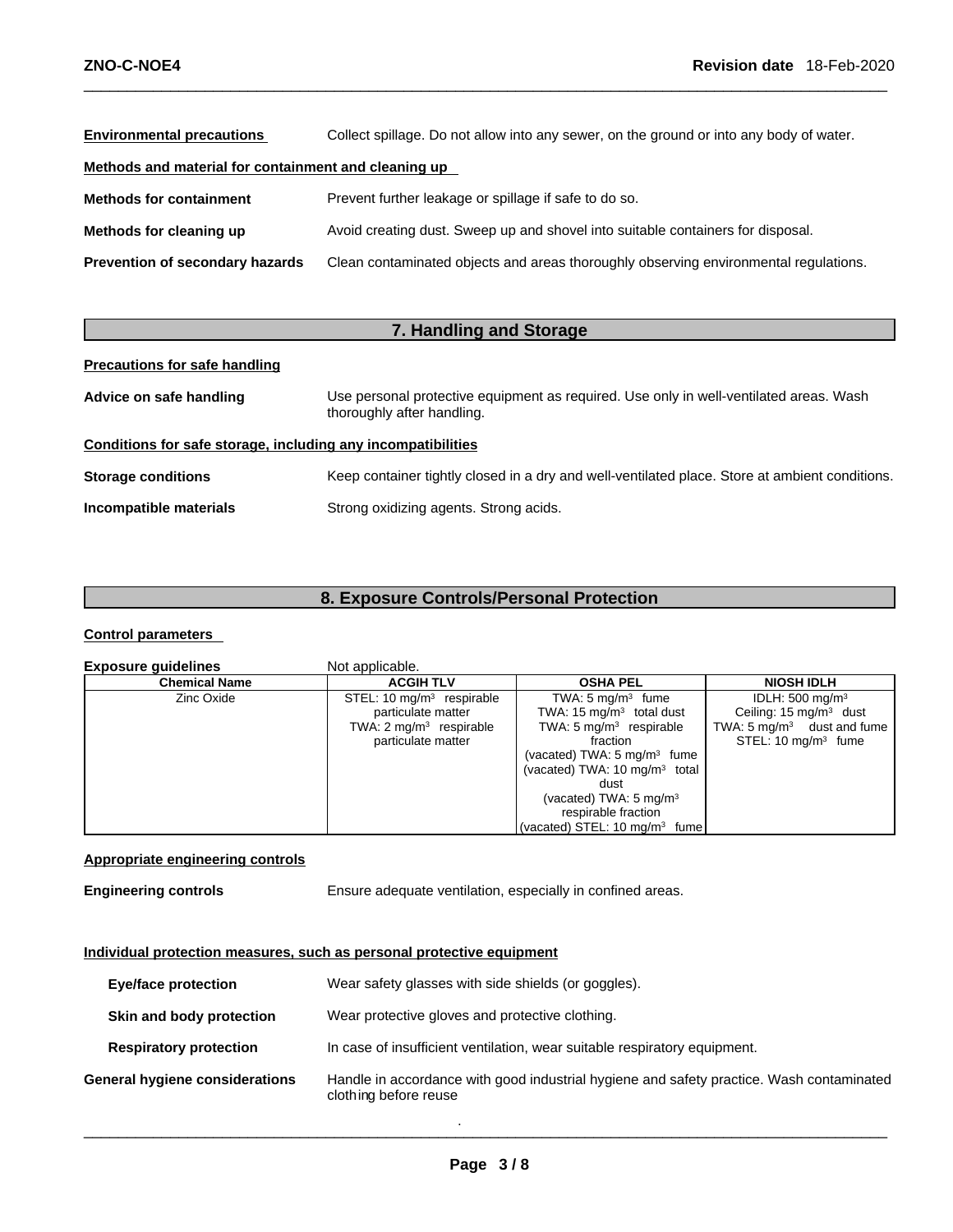#### **9. Physical and Chemical Properties**

#### **Information on basic physical and chemical properties**

| <b>Physical state</b>            | Solid                    |                          |                          |
|----------------------------------|--------------------------|--------------------------|--------------------------|
| Appearance                       | Powder                   | Odor                     | Characteristic           |
| Color                            | White                    | <b>Odor threshold</b>    | No information available |
|                                  |                          |                          |                          |
| <b>Property</b>                  | Values                   | <b>Remarks</b> •         |                          |
| рH                               |                          | No information available |                          |
| Melting point / freezing point   |                          | No information available |                          |
| Boiling point / boiling range    |                          | No information available |                          |
| <b>Flash point</b>               |                          | No information available |                          |
| <b>Evaporation rate</b>          |                          | No information available |                          |
| Flammability (solid, gas)        |                          | No information available |                          |
| <b>Flammability limit in air</b> |                          |                          |                          |
| <b>Upper flammability limit</b>  |                          | No information available |                          |
| Lower flammability limit         |                          | No information available |                          |
| Vapor pressure                   |                          | No information available |                          |
| <b>Vapor density</b>             |                          | No information available |                          |
| <b>Specific gravity</b>          |                          | No information available |                          |
| <b>Water solubility</b>          | Insoluble in water       |                          |                          |
| Solubility in other solvents     |                          | No information available |                          |
| <b>Partition coefficient</b>     |                          | No information available |                          |
| <b>Autoignition temperature</b>  |                          | No information available |                          |
| <b>Decomposition temperature</b> |                          | No information available |                          |
| <b>Kinematic viscosity</b>       |                          | No information available |                          |
| <b>Dynamic viscosity</b>         |                          | No information available |                          |
| <b>Explosive properties</b>      |                          | No information available |                          |
| <b>Oxidizing properties</b>      |                          | No information available |                          |
| <b>Other Information</b>         |                          |                          |                          |
|                                  |                          |                          |                          |
| <b>Softening point</b>           | No information available |                          |                          |
| <b>Molecular weight</b>          | No information available |                          |                          |
| VOC content (%)                  | No information available |                          |                          |
| <b>Density</b>                   | No information available |                          |                          |
| <b>Bulk density</b>              | No information available |                          |                          |

## **10. Stability and Reactivity**

**Reactivity**  No data available

**Chemical stability** Stable under normal conditions.

#### **Possibility of hazardous reactions**

None under normal processing.

**Hazardous polymerization** Hazardous polymerization does not occur.

#### **Conditions to avoid** None known.

**Incompatible materials**

Strong oxidizing agents. Strong acids.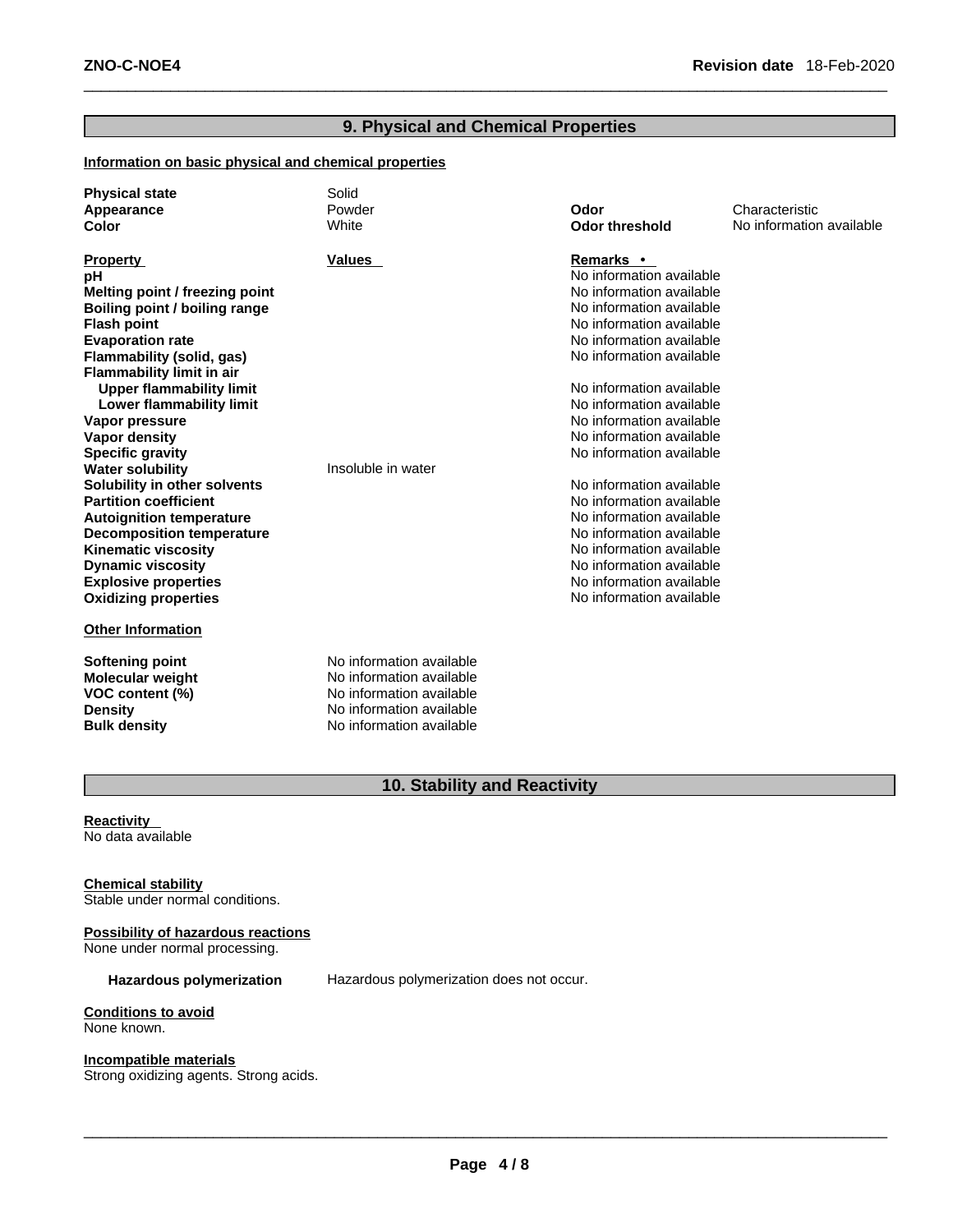#### **Hazardous decomposition products**

None under normal use conditions.

#### **11. Toxicological Information**

#### **Information on likely routes of exposure**

#### **Product information**

| <b>Inhalation</b>   | No data available. |
|---------------------|--------------------|
| Eye contact         | No data available. |
| <b>Skin contact</b> | No data available. |
| Ingestion           | No data available. |

#### **Component information**

| Chemical<br>- -<br>Name | Oral LD50                                      | <b>LD50</b><br>Dermal   | <b>.C50</b><br>Inhalatior. |
|-------------------------|------------------------------------------------|-------------------------|----------------------------|
| Zinc Oxide              | $\Gamma$ <sup>00</sup><br>Rat<br>ma/ko<br>5000 | (Rat)<br>-2000<br>ma/ka |                            |

#### **Information on toxicological effects**

**Symptoms** No information available.

#### **Delayed and immediate effects as well as chronic effects from short and long-term exposure**

| <b>Skin corrosion/irritation</b>  | No information available.                                                                                 |
|-----------------------------------|-----------------------------------------------------------------------------------------------------------|
| Serious eye damage/eye irritation | No information available.                                                                                 |
| <b>Irritation</b>                 | No information available.                                                                                 |
| <b>Corrosivity</b>                | No information available.                                                                                 |
| <b>Sensitization</b>              | No information available.                                                                                 |
| Germ cell mutagenicity            | No information available.                                                                                 |
| Carcinogenicity                   | This product does not contain any carcinogens or potential carcinogens as listed by OSHA,<br>IARC or NTP. |
| <b>Reproductive toxicity</b>      | No information available.                                                                                 |
| <b>STOT - single exposure</b>     | No information available.                                                                                 |
| <b>STOT - repeated exposure</b>   | No information available.                                                                                 |
| <b>Aspiration hazard</b>          | No information available.                                                                                 |

#### **12. Ecological Information**

#### **Ecotoxicity**

Very toxic to aquatic life with long lasting effects

| <b>Chemical Name</b>         | plants<br>Algae/aguatic                 | ∃ısh                                    | Crustacea |
|------------------------------|-----------------------------------------|-----------------------------------------|-----------|
| --<br>$\sum$<br>Oxide<br>--- | <b>IC50</b><br>270 <sub>h</sub><br>ma/l | $\sim$ $\sim$<br>'96h<br><1ma/l<br>⊸∪ວ∪ |           |

#### **Persistence and degradability**

No information available.

#### **Bioaccumulation**

No information available.

#### **Other adverse effects** No information available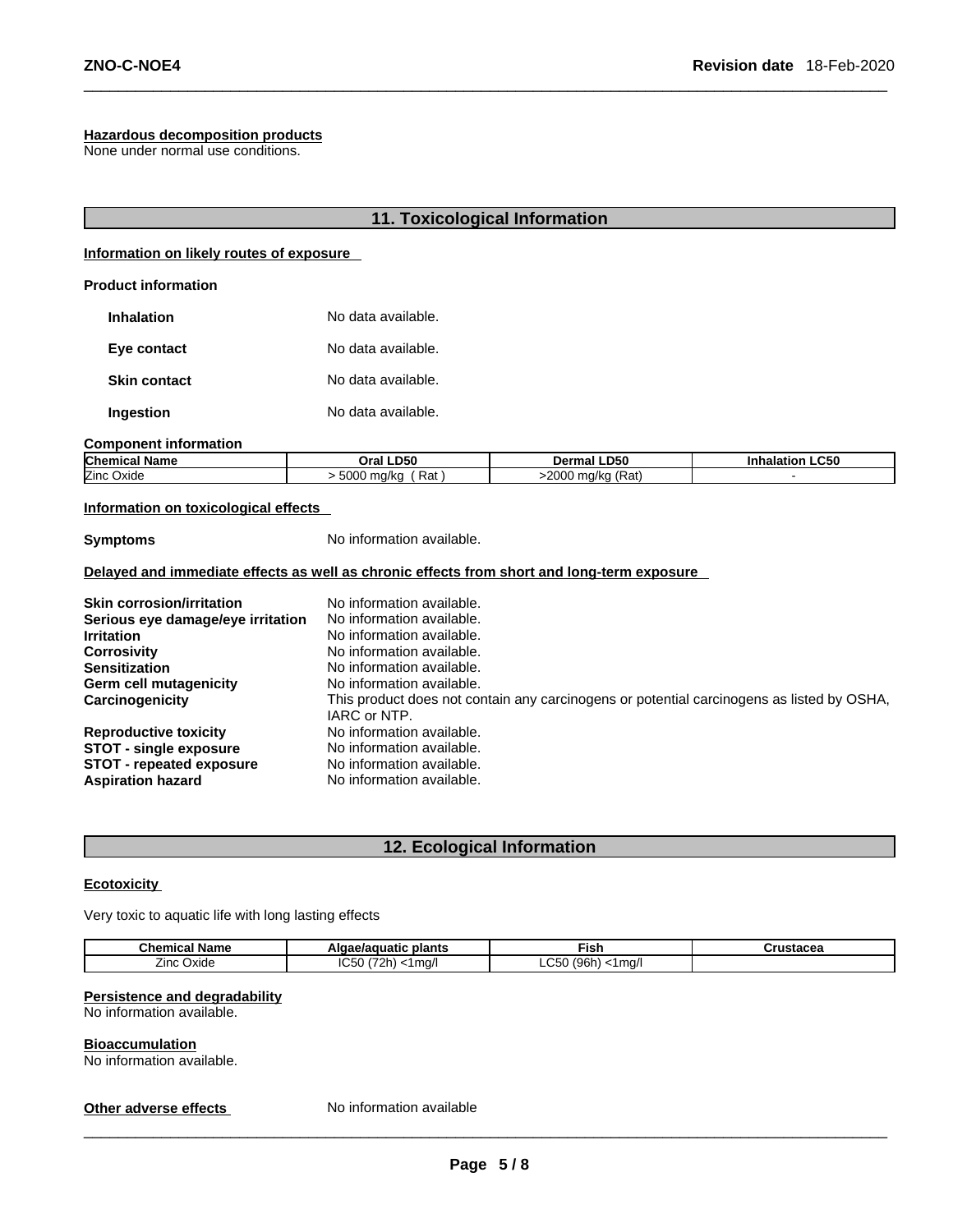#### **13. Disposal Considerations**

#### **Waste treatment methods**

**Disposal of wastes** Disposal should be in accordance with applicable regional, national and local laws and regulations. **Contaminated packaging** Disposal should be in accordance with applicable regional, national and local laws and regulations.

This product contains one or more substances that are listed with the State of California as a hazardous waste.

| Chemical<br>Name | <br>Waste<br>∘Status<br>California<br><b>Hazardous</b> |  |
|------------------|--------------------------------------------------------|--|
| Oxide<br>∠inc∴   | Toxic                                                  |  |

#### **14. Transport Information**

| Note:                                                                           | For single packaging and combination packaging containing inner packaging with<br>dangerous goods $> 5L$ for liquids or $> 5kg$ for solids: |  |  |  |
|---------------------------------------------------------------------------------|---------------------------------------------------------------------------------------------------------------------------------------------|--|--|--|
| <b>DOT</b>                                                                      |                                                                                                                                             |  |  |  |
| Proper shipping name<br><b>Hazard class</b><br>Packing group                    | 3077 - Environmentally hazardous substances, solid, n.o.s (Zinc Oxide)<br>9<br>$\mathbf{III}$                                               |  |  |  |
| ICAO (air)                                                                      |                                                                                                                                             |  |  |  |
| UN/ID no<br>Proper shipping name<br><b>Hazard class</b><br><b>Packing group</b> | 3077<br>3077 - Environmentally hazardous substances, solid, n.o.s (Zinc Oxide)<br>$\mathbf{III}$                                            |  |  |  |
| <b>IATA</b>                                                                     |                                                                                                                                             |  |  |  |
| UN/ID no<br>Proper shipping name<br><b>Hazard class</b><br><b>Packing group</b> | 3077<br>3077 - Environmentally hazardous substances, solid, n.o.s (Zinc Oxide)<br>9<br>III                                                  |  |  |  |
| <b>IMDG</b>                                                                     |                                                                                                                                             |  |  |  |
| UN/ID no                                                                        | 3077                                                                                                                                        |  |  |  |
| Proper shipping name                                                            | 3077 - Environmentally hazardous substances, solid, n.o.s (Zinc Oxide)                                                                      |  |  |  |
| <b>Hazard class</b><br>Packing group                                            | 9<br>Ш                                                                                                                                      |  |  |  |
| <b>Marine pollutant</b>                                                         | This product contains a chemical which is listed as a marine pollutant according to<br><b>IMDG/IMO</b>                                      |  |  |  |
| RID                                                                             |                                                                                                                                             |  |  |  |
| UN/ID no                                                                        | 3077                                                                                                                                        |  |  |  |
| Proper shipping name                                                            | 3077 - Environmentally hazardous substances, solid, n.o.s (Zinc Oxide)                                                                      |  |  |  |
| <b>Hazard class</b><br>Packing group                                            | 9<br>III                                                                                                                                    |  |  |  |
| <b>ADR</b>                                                                      |                                                                                                                                             |  |  |  |
| UN/ID no                                                                        | 3077                                                                                                                                        |  |  |  |
| Proper shipping name                                                            | 3077 - Environmentally hazardous substances, solid, n.o.s (Zinc Oxide)                                                                      |  |  |  |
| <b>Hazard class</b>                                                             | 9                                                                                                                                           |  |  |  |
| <b>Packing group</b>                                                            | III                                                                                                                                         |  |  |  |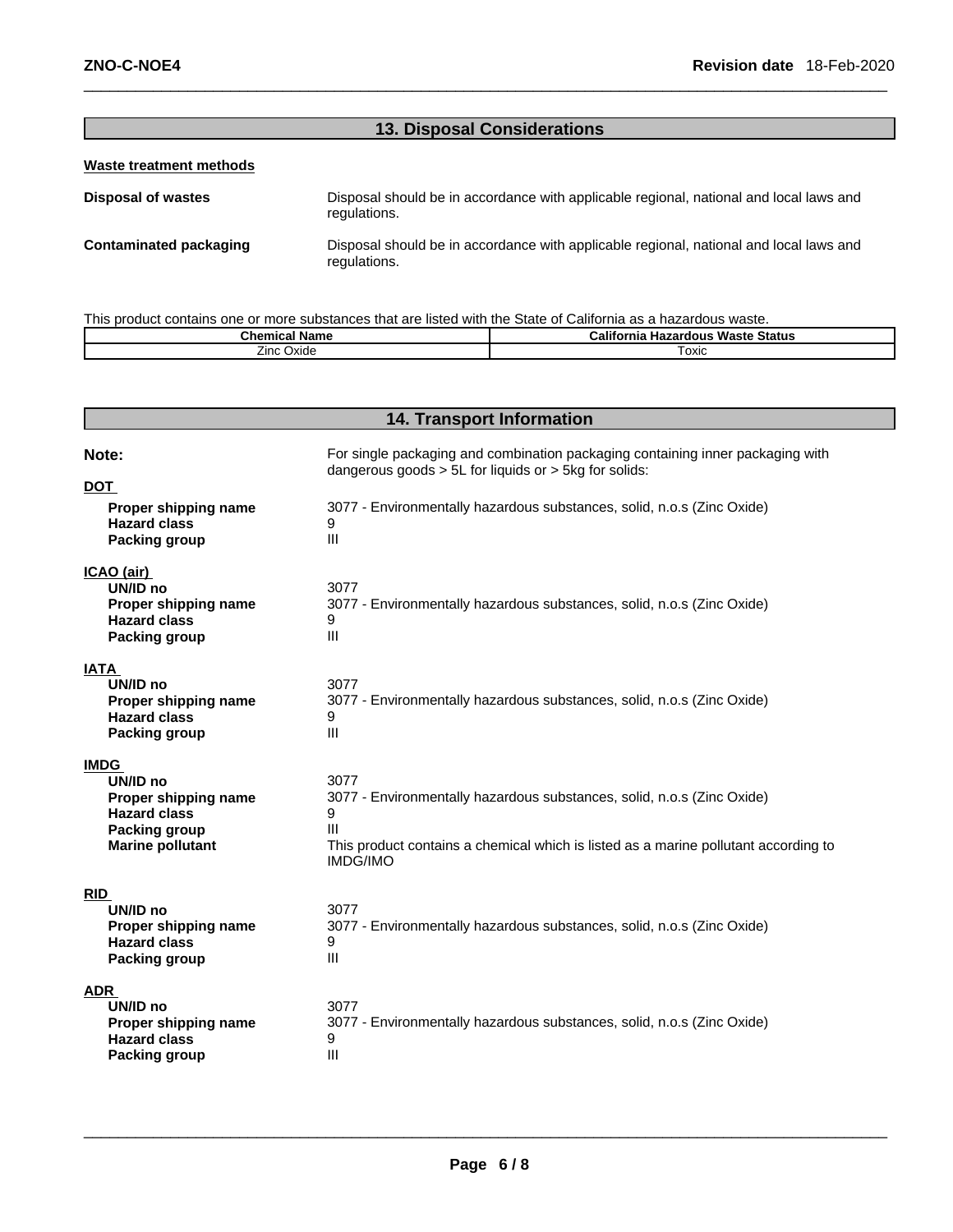#### **15. Regulatory information**

| <b>International Inventories</b> |                |
|----------------------------------|----------------|
| TSCA                             | Not Determined |
| <b>DSL/NDSL</b>                  | Not Determined |
| <b>EINECS/ELINCS</b>             | Not Determined |
| ENCS                             | Not Determined |
| IECSC                            | Not Determined |
| KECL                             | Not Determined |
| <b>PICCS</b>                     | Not Determined |
| AICS                             | Not Determined |

#### **Legend:**

**TSCA** - United States Toxic Substances Control Act Section 8(b) Inventory

**DSL/NDSL** - Canadian Domestic Substances List/Non-Domestic Substances List

 **EINECS/ELINCS** - European Inventory of Existing Chemical Substances/European List of Notified Chemical Substances

**ENCS** - Japan Existing and New Chemical Substances

**IECSC** - China Inventory of Existing Chemical Substances

**KECL** - Korean Existing and Evaluated Chemical Substances

**PICCS** - Philippines Inventory of Chemicals and Chemical Substances

**AICS** - Australian Inventory of Chemical Substances

#### **US Federal Regulations**

#### **SARA 313**

Section 313 of Title III of the Superfund Amendments and Reauthorization Act of 1986 (SARA). This product does not contain any chemicals which are subject to the reporting requirements of the Act and Title 40 of the Code of Federal Regulations, Part 372

#### **SARA 311/312 Hazard Categories**

| <b>Acute Health Hazard</b>        | Nο  |
|-----------------------------------|-----|
| <b>Chronic Health Hazard</b>      | No. |
| <b>Fire Hazard</b>                | N٥  |
| Sudden release of pressure hazard | N٥  |
| <b>Reactive Hazard</b>            | N٥  |

#### **CWA (Clean Water Act)**

This product contains the following substances which are regulated pollutants pursuant to the Clean Water Act (40 CFR 122.21 and 40 CFR 122.42)

| <b>Chemical Name</b> | <b>CWA</b><br>Reportable<br>Quantities | <b>CWA</b><br><b>Toxic Pollutants</b> | CWA-<br><b>Priority Pollutants</b> | <b>CWA</b><br><b>Hazardous</b><br>Substances |
|----------------------|----------------------------------------|---------------------------------------|------------------------------------|----------------------------------------------|
| Zinc Oxide           |                                        |                                       |                                    |                                              |

#### **CERCLA**

This material, as supplied, does not contain any substances regulated as hazardous substances under the Comprehensive Environmental Response Compensation and Liability Act (CERCLA) (40 CFR 302) or the Superfund Amendments and Reauthorization Act (SARA) (40 CFR 355). There may be specific reporting requirements at the local, regional, or state level pertaining to releases of this material

#### **US State Regulations**

#### **California Proposition 65**

This product does not contain any Proposition 65 chemicals

#### **U.S. State Right-to-Know Regulations**

This product may contain substances regulated by state right-to-know regulations

| анк                 | <b>New</b><br>Jersey | - -<br>IVIC<br> | ------<br>21 I I C |
|---------------------|----------------------|-----------------|--------------------|
| --<br>∠inc<br>Oxide |                      |                 |                    |